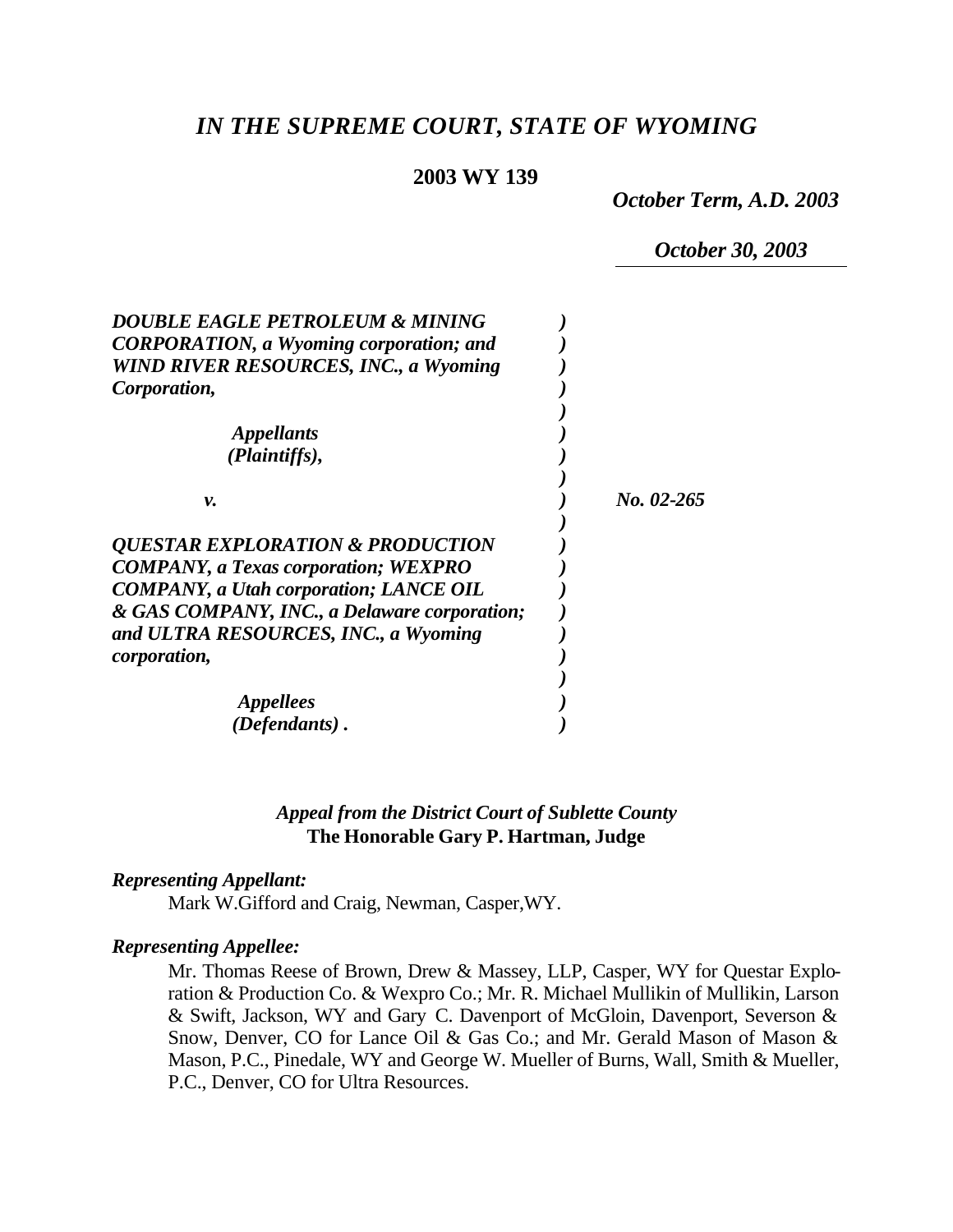Before **HILL, C.J.,** and **GOLDEN, LEHMAN,** and **VOIGT, JJ.**, and **BROOKS**, **D.J.**

**NOTICE:** *This opinion is subject to formal revision before publication in Pacific Reporter Third. Readers are requested to notify the Clerk of the Supreme Court, Supreme Court Building, Cheyenne, Wyoming 82002 of any typographical or other formal errors in order that corrections may be made before final publication in the permanent volume.*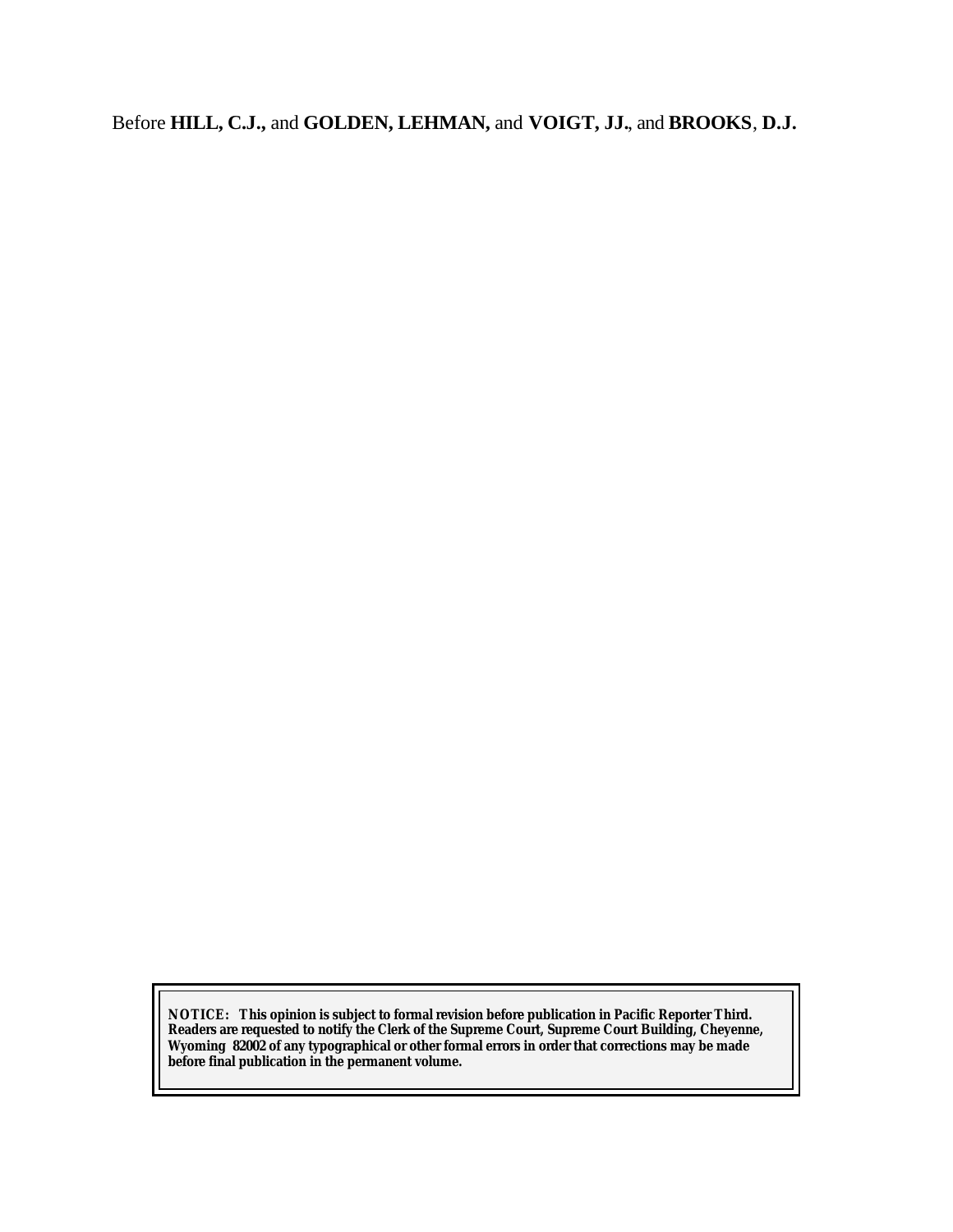#### **LEHMAN, Justice.**

[¶1] At issue in this case is the meaning and effect of two assignments of federal oil and gas leases. The assignments both carved out and reserved a 3.125 percent overriding royalty interest in the leases. At trial, the district court found that the assignments were ambiguous and, therefore, considered extrinsic evidence of the parties' intent when entering into the assignments. Ultimately, the district court found that the parties intended the 3.125 percent overriding royalty interest in the leases to be proportionately reduced to reflect that at the time the assignments were made the assignor was the owner of a 20 percent working interest in the leases. Thus, only a .625 percent overriding royalty interest in the leases was effectively assigned. We affirm.

#### *ISSUES*

[¶2] Appellants, Double Eagle Petroleum & Mining Corporation and Wind River Resources, Inc., set forth the following issues:

> 1. Is there any ambiguity in written assignments of oil and gas leases that reserve to the assignor a "3-1/8% of 8/8ths" overriding royalty interest?

> 2. Under the doctrine of merger, was it error for the trial court to use a collateral agreement to structure an ambiguity in the written assignments?

> 3. Did the trial court err when it utilized expert testimony to structure an ambiguity in the written assignments?

> 4. Did the trial court err when it gleaned the parties' intent from documents generated years after the written assignments?

> 5. Did the trial court err when, in the absence of any claim under the Wyoming Recording Act, it found that Appellants had notice of title problems regarding the overriding royalty interests at issue?

### *FACTS AND HISTORICAL BACKGROUND*

[¶3] Prior to 1978, Hondo Oil and Gas Company (Hondo) became the owner of a 20 percent carried working interest in the subject oil and gas leases. In 1978, Hondo and El Paso Natural Gas Company (El Paso) entered into an agreement which in part conveyed the involved leases but reserved to Hondo certain overriding royalty interests. Pursuant to the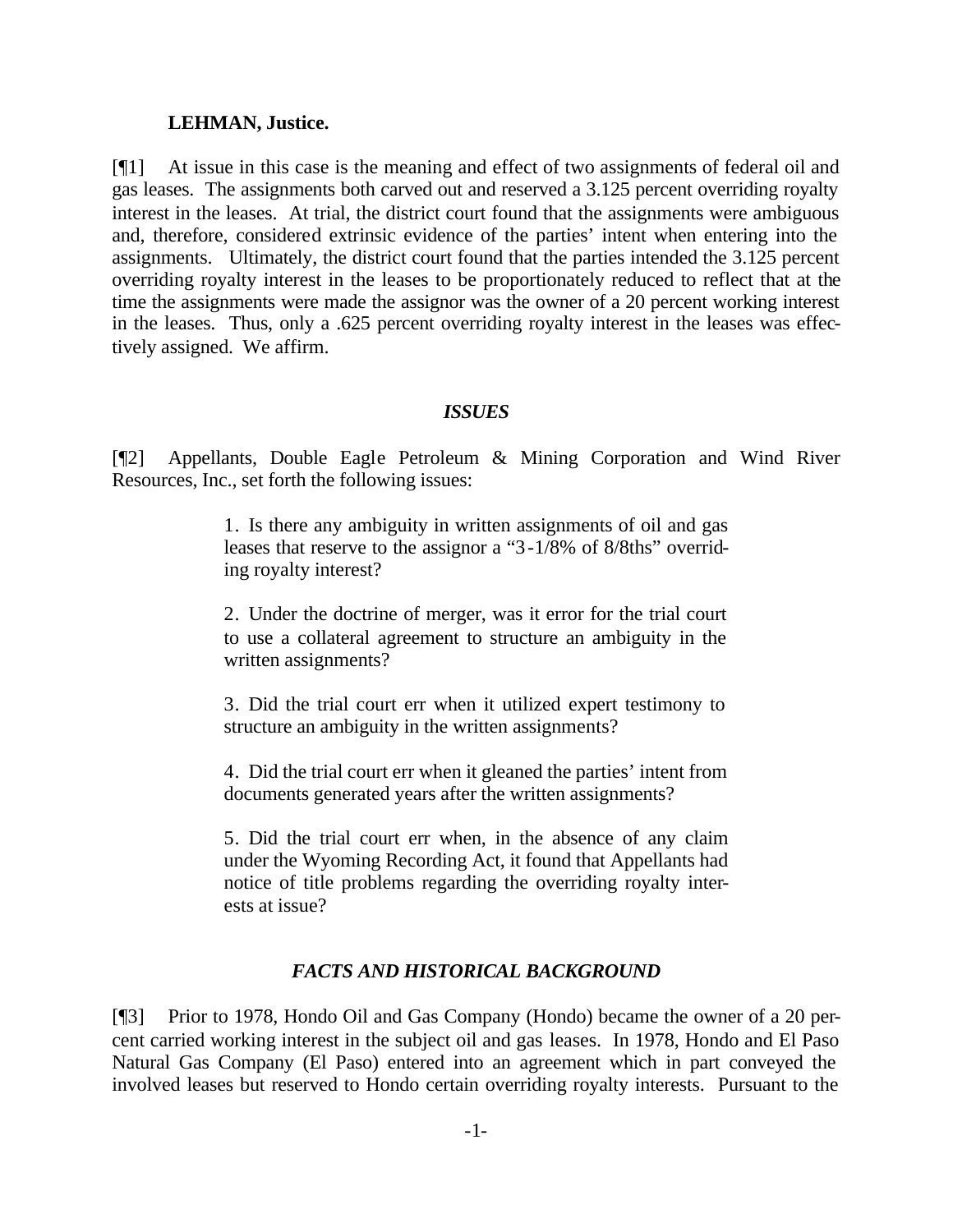1978 agreement, Hondo provided separate assignments for each lease at issue. These assignments on Bureau of Land Management forms state that Hondo, "as owner of 20 percent of record title" in each lease, "hereby transfers and assigns" to El Paso its interests in the leases, reserving to Hondo an overriding royalty of "3 1/8% of 8/8ths."

[¶4] In 1980, a Unit Agreement for the development and operation of the Mesa Unit, which encompasses the lands described in the leases, was executed naming Mountain Fuel Supply Company (Mountain Fuel) as operator. Mountain Fuel then changed its name to Wexpro Company (Wexpro). Hondo was then merged into its parent company, Atlantic Richfield Company (ARCO). In 1991, Double Eagle Petroleum & Mining Corporation (Double Eagle) acquired an assignment from ARCO of its interest in the leases. In 1997, Double Eagle conveyed one-half of its interest in the leases to Wind River Resources, Inc. (Wind River). $<sup>1</sup>$ </sup>

[¶5] A dispute then arose between appellants and Wexpro as to the amount of overriding royalty interest in the leases held by appellants, which resulted in the instant litigation being filed. Upon trial concerning solely those claims involving declaratory relief, the district court ruled that appellants' overriding royalty interest in the leases was proportionally reduced to .625 percent by the 20 percent interest out of which it was created. This appeal followed.

### *STANDARD OF REVIEW*

[¶6] After trial, the district court issued specific findings of fact and conclusions of law. In *Ahearn v. Hollon*, 2002 WY 125, ¶15, 53 P.3d 87, ¶15 (Wyo. 2002) (quoting *Hutchings v. Krachun*, 2002 WY 98, ¶10, 49 P.3d 176, ¶10 (Wyo. 2002)), this court reiterated our applicable standard of review:

> The purpose of specific findings of fact is to inform the appellate court of the underlying facts supporting the trial court's conclusions of law and disposition of the issues. *Hopper v. All Pet Animal Clinic, Inc.*, 861 P.2d 531, 538 (Wyo. 1993). While the findings of fact made by a trial court are presumptively correct, we examine all of the properly admissible evidence in the record. Because this court does not weigh the evidence de novo, findings may not be set aside because we would have reached a different result. Rather, the appellant has the burden of persuading the appellate court that the finding is erroneous. *Id. See also Maycock v. Maycock*, 2001 WY 103, ¶11, 33 P.3d 1114, ¶11 (Wyo. 2001). Findings of fact are not set aside unless

l

<sup>1</sup> Questar Exploration & Production Company is the lessee burdened by appellants' overriding royalty interests, while Lance Oil & Gas Company, Inc. and Ultra Resources, Inc. hold interests in the involved lands.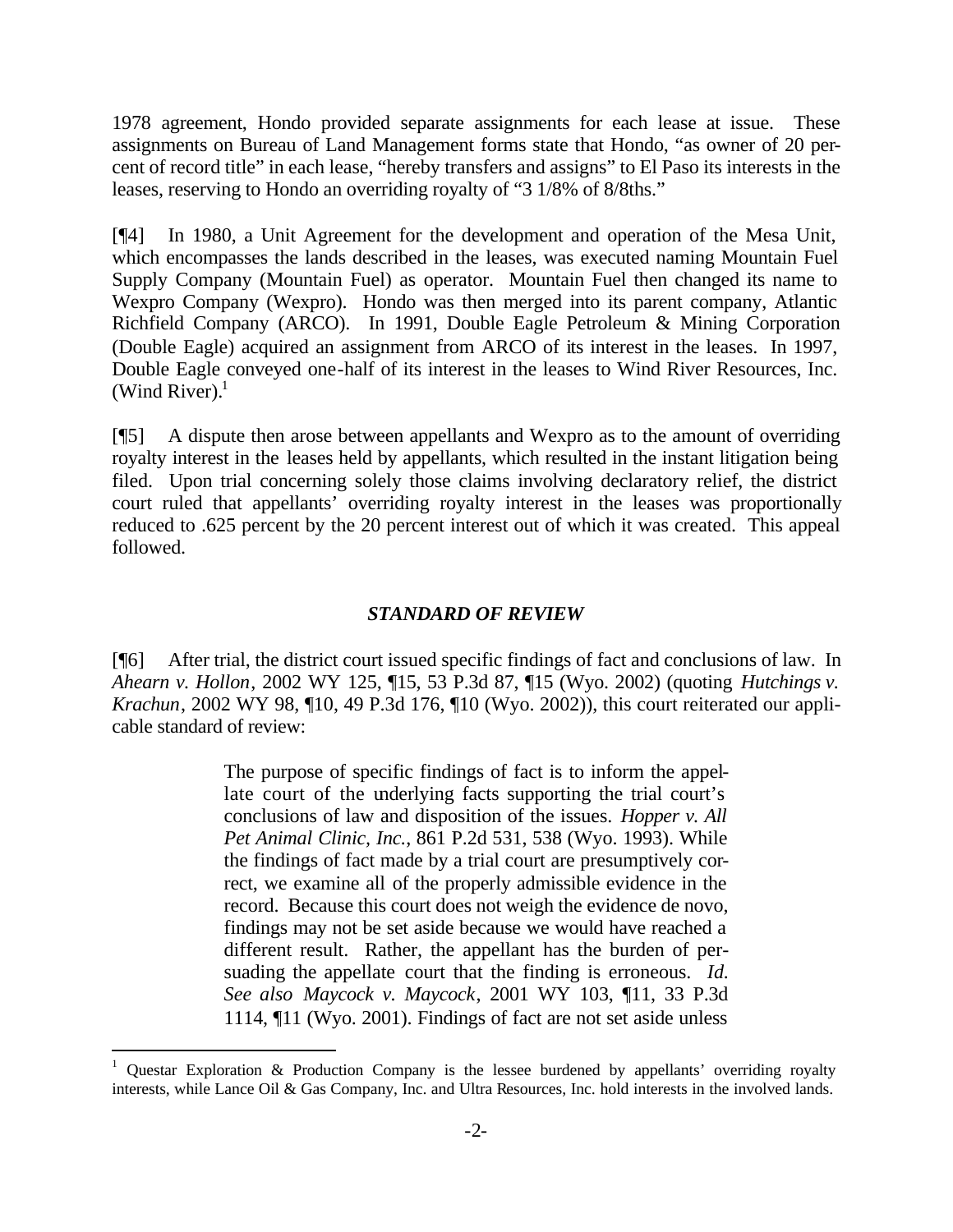inconsistent with the evidence, clearly erroneous, or contrary to the great weight of the evidence. The definitive test of when a finding of fact is clearly erroneous is when, although there is evidence to support it, the reviewing court on the entire evidence is left with the definite and firm conviction that a mistake has been committed. A determination that a finding is against the great weight of the evidence means that a finding will be set aside even if supported by substantial evidence. *Id. See also Mathis v. Wendling*, 962 P.2d 160, 163 (Wyo. 1998). Conclusions of law made by the trial court are not binding on this court and are reviewed de novo. *Maycock*, ¶12.

#### [¶7] We have also stated:

In contract litigation, when the terms of the agreement are unambiguous, the interpretation is a question of law .... *Examination Management Services, Inc. v. Kirschbaum*, 927 P.2d 686, 689 (Wyo. 1996); *Union Pacific Resources Co. v. Texaco, Inc.*, 882 P.2d 212, 218-19 (Wyo. 1994). Whether a contract is ambiguous is a question of law for the reviewing court. *Prudential Preferred Properties v. J and J Ventures, Inc.*, 859 P.2d 1267, 1271 (Wyo. 1993). We review questions of law *de novo* without affording deference to the decision of the district court. *Hermreck v. United Parcel Service, Inc.*, 938 P.2d 863, 866 (Wyo. 1997); *Griess v. Office of the Atty. Gen., Div. of Criminal Investigation*, 932 P.2d 734, 736 (Wyo. 1997).

According to our established standards for interpretation of contracts, the words used in the contract are afforded the plain meaning that a reasonable person would give to them. *Doctors' Co. v. Insurance Corp. of America*, 864 P.2d 1018, 1023 (Wyo. 1993). When the provisions in the contract are clear and unambiguous, the court looks only to the "four corners" of the document in arriving at the intent of the parties. *Union Pacific Resources Co.*, 882 P.2d at 220; *Prudential Preferred Properties*, 859 P.2d at 1271. In the absence of any ambiguity, the contract will be enforced according to its terms because no construction is appropriate. *Sinclair Oil Corp. v. Republic Ins. Co.*, 929 P.2d 535, 539 (Wyo. 1996); *Prudential Preferred Properties*, 859 P.2d at 1271.

*Amoco Prod. Co. v. EM Nominee Partnership Co.*, 2 P.3d 534, 540 (Wyo. 2000).

[¶8] We add this supplementation of that standard of review: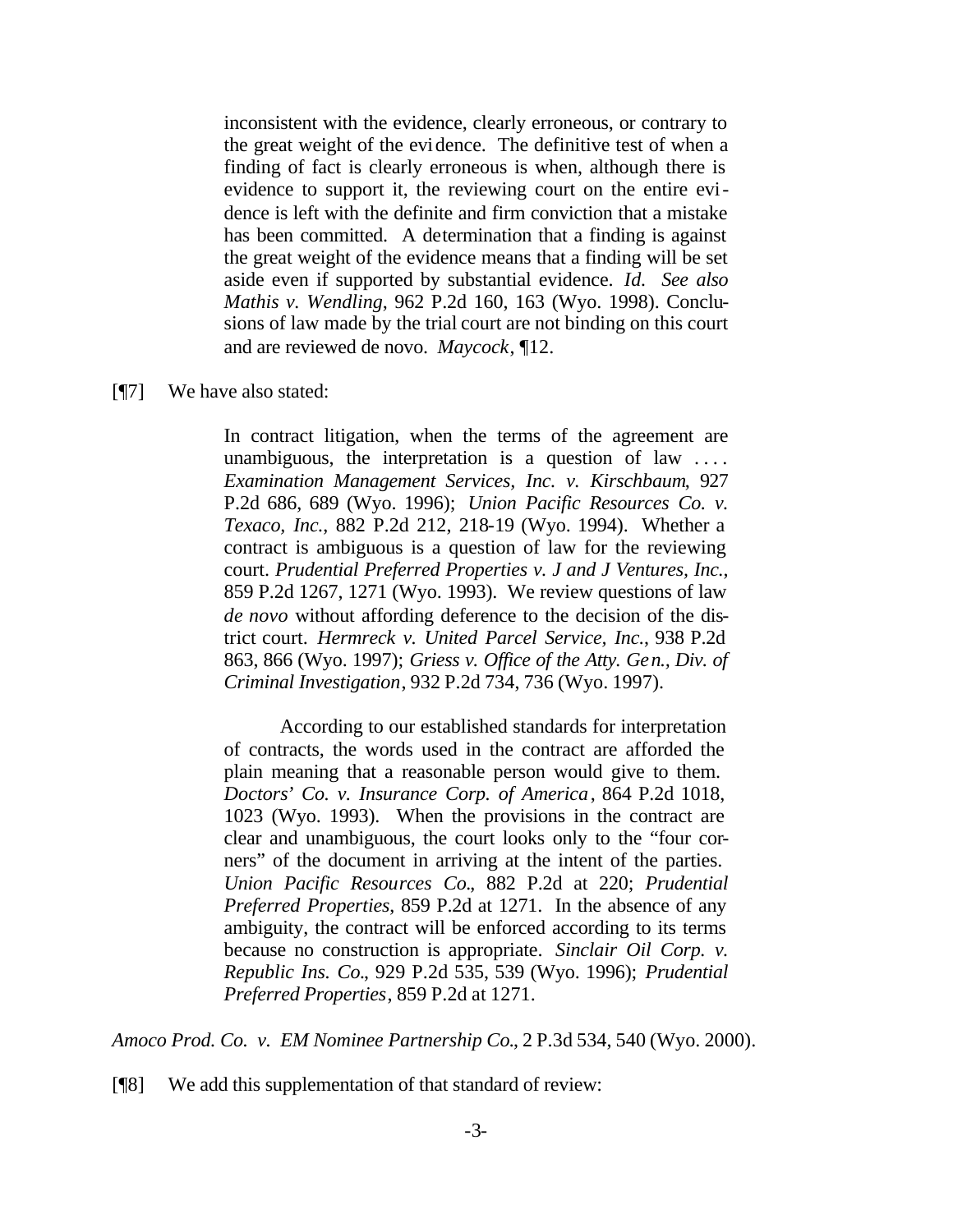Our primary focus in construing or interpreting a contract is to determine the parties' intent, and our initial inquiry centers on whether the language of the contract is clear and unambiguous. If the language of the contract is clear and unambiguous, then we secure the parties' intent from the words of the agreement as they are expressed within the four corners of the contract. Common sense and good faith are leading precepts of contract construction, and the interpretation and construction of contracts is a matter of law for the courts. *Reed*, ¶10, 18 P.3d 1161. We have also recognized that the language of a contract is to be construed within the context in which it was written, and the court may look to the surrounding circumstances, the subject matter, and the purpose of the contract to ascertain the intent of the parties at the time the agreement was made. *Polo Ranch Company v. City of Cheyenne*, 969 P.2d 132, 136 (Wyo. 1998).

*Williams Gas Processing—Wamsutter Company v. Union Pacific Resources Company*, 2001 WY 57, ¶12, 25 P.3d 1064, ¶12 (Wyo. 2001); *also see Boley v. Greenough*, 2001 WY 47, ¶11, 22 P.3d 854, ¶11 (Wyo. 2001) ("In interpreting unambiguous contracts involving mineral interests, we have consistently looked to surrounding circumstances, facts showing the relations of the parties, the subject matter of the contract, and the apparent purpose of making the contract."); and *Newman v. RAG Wyoming Land Company*, 2002 WY 132, ¶¶11-12, 53 P.3d 540, ¶¶11-12 (Wyo. 2002).

However, if the meaning of a contract is ambiguous or not apparent, it may be necessary to use evidence in addition to the contract itself in order to determine the intention of the parties. In such instances, interpretation of the contract becomes a mixed question of law and fact. *Wilder v. Cody Country Chamber of Commerce*, 868 P.2d 211, 216 (Wyo. 1994); *Alexander v. Phillips Oil Company*, 707 P.2d 1385, 1387 (Wyo. 1985):

> If the contract is ambiguous, the intent of the parties may be determined by resort to extrinsic evidence. *Rouse*, 658 P.2d at 78; *Mountain Fuel Supply Co. v. Central Engineering & Equipment Co.*, 611 P.2d 863 (Wyo. 1980). An ambiguous contract is one "which is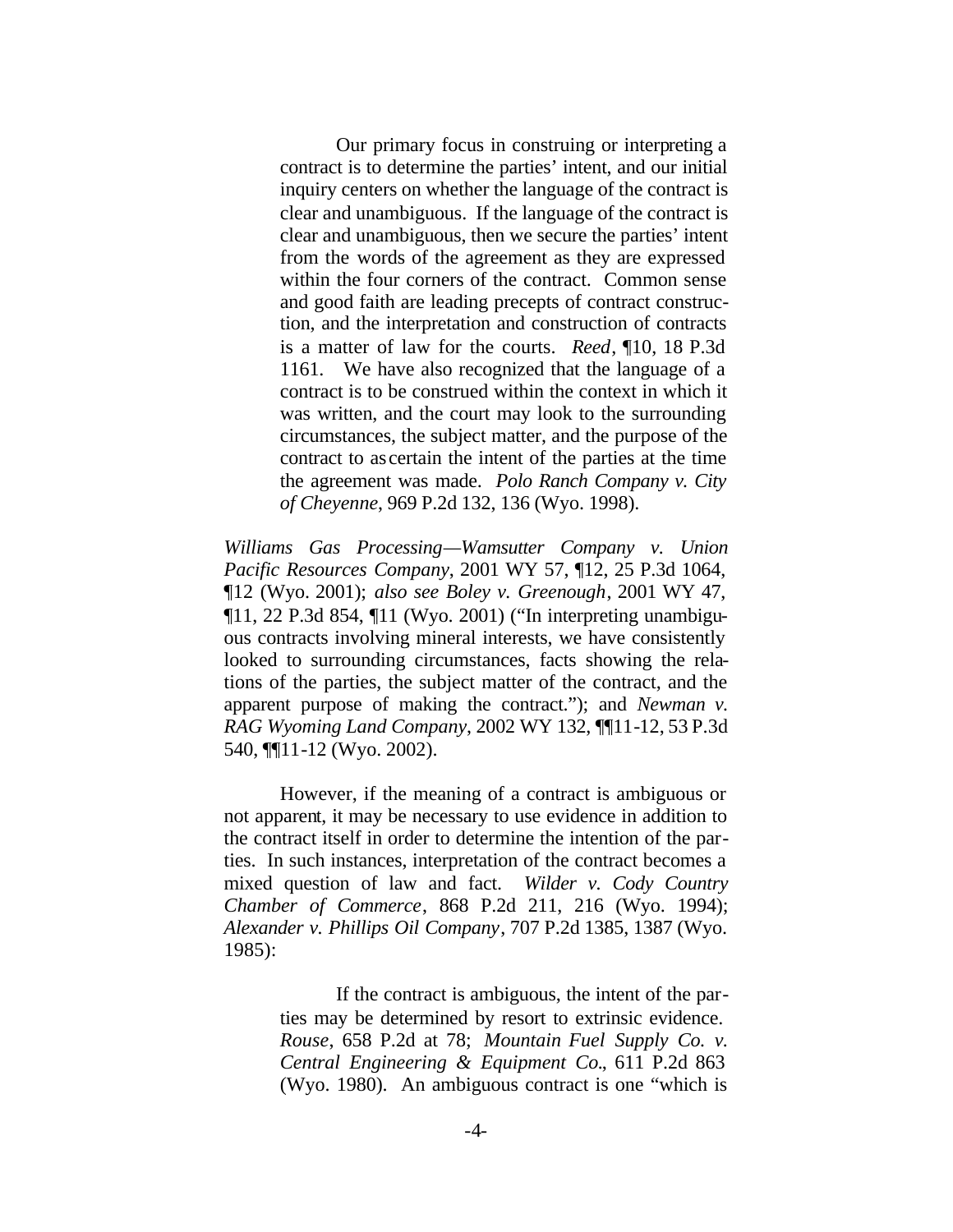obscure in its meaning because of indefiniteness of expression or because of a double meaning being present." *Farr*, 746 P.2d at 433. See also *Bulis*, 565 P.2d at 490. The existence of ambiguity is a question of law. *Hensley v. Williams*, 726 P.2d 90 (Wyo. 1986); *Amoco Production Co.*, 612 P.2d at 465.

*True Oil Company v. Sinclair Oil Corporation*, 771 P.2d 781, 790 (Wyo. 1989).

*Wadi Petroleum, Inc. v. Ultra Resources, Inc.*, 2003 WY 41, ¶¶11-12, 65 P.3d 703, ¶¶11-12 (Wyo. 2003).

### *DISCUSSION*

[¶9] The crux of appellants' argument is that the district court erroneously concluded that the two subject assignments of federal gas leases were ambiguous and then improperly utilized extrinsic evidence to determine the intent of the parties in interpreting those assignments. Specifically, appellants assert: 1) the assignments are clear and unambiguous, making it unnecessary to resort to extrinsic evidence in interpreting them, 2) under the doctrine of merger, it was error to use a collateral agreement to structure an ambiguity in the assignments, 3) utilizing expert testimony to structure an ambiguity in the assignments was improper, 4) gleaning the parties' intent from documents generated years after the assignments was incorrect, and 5) in the absence of any claim under the Wyoming Recording Act, it was inappropriate to find that appellants had notice of title problems regarding the overriding royalty interests at issue.

[¶10] Both the factual and legal issues presented to this court in the case of *Wadi Petroleum*, 2003 WY 41, are similar to this case. In *Wadi*, Wadi purchased the same disputed overriding royalty interests in two of the same six oil and gas leases at issue in this case. In addition, the assignments in this case are the same assignments involved in *Wadi* involving the same leases and lands. In *Wadi*, this court held that the district court was correct, as a matter of law, in determining that the disputed assignments were ambiguous and that, because the assignments were ambiguous, the district court properly examined extrinsic evidence in order to resolve the ambiguity.

[ $[$ [11] In rendering that holding, this court said at  $[$ [ $]$ [13-14 (emphasis added):

In his treatise on oil and gas law, Richard Hemingway includes this discussion which is especially apropos to the issue we must resolve in this case: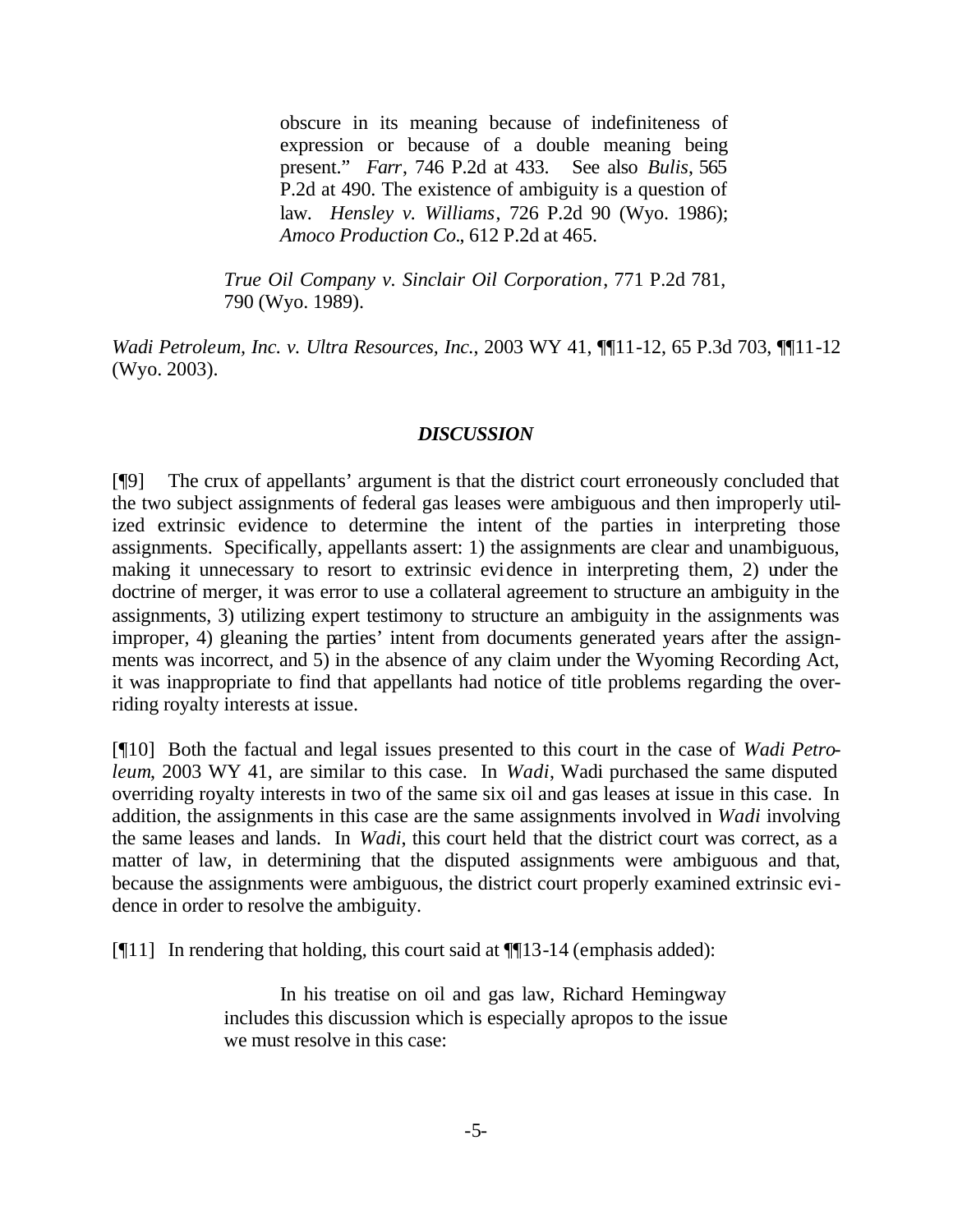#### *(A) Definition of Fraction*

As in the case of all interests carved out of the lessee's interest, care must be used in defining the fraction or quantum interest. Pure Oil Co. assigns to A an overriding royalty of 1/16. Consider the following statements of interest:

- (a) 1/16 out of the lessee's 7/8 interest;
- (b) 1/16 out of 7/8;
- (c) 1/16 out of 7/8 working interest;
- (d) 1/16 out of 7/8 leasehold.

In each instance the statement of the interest is ambiguous. In all four cases the interest is susceptible of two constructions: (1) that the interest is a full 1/16 interest (or 8/128) and is merely payable out of the lessee's interest; or (2) that the quantum of the interest is of the lessee's interest under the lease, and not of full production, i.e.,  $1/16 \times 7/8 = 7/128$ . In both (c) and (d), an additional interpretation may be made that the interest is equal to  $1/16 \times 7/8 \times 7/8 = 49/1008$ . This is due to the fact that the terms "working interest" and "leasehold estate" have a common meaning as the right to 7/8 of production. Since the fraction 7/8 and the particular phrase both appear in the clause it might be assumed by some that both be given effect. Therefore, it is necessary that the draftsman define the fraction precisely. If it is the intent that a full 1/16 interest be created the clause should read, "1/16 of 8/8 of production," or "1/16 of gross production." If the lesser interest, the phrase may read, "1/16 of 7/8 of 8/8 of production," or "1/16 of 7/8 of gross production."

An additional problem will occur where the lease from which the non-cost-bearing interest is created does not cover the full interest in the minerals. In the above illustration assume that the lease of Pure Oil Company covers only a one-half interest in the minerals. Two constructional problems occur. The first is whether the proportionate reduction clause in the lease applies to reduce the overriding royalty or production payment in proportion to the interest under lease. However, by the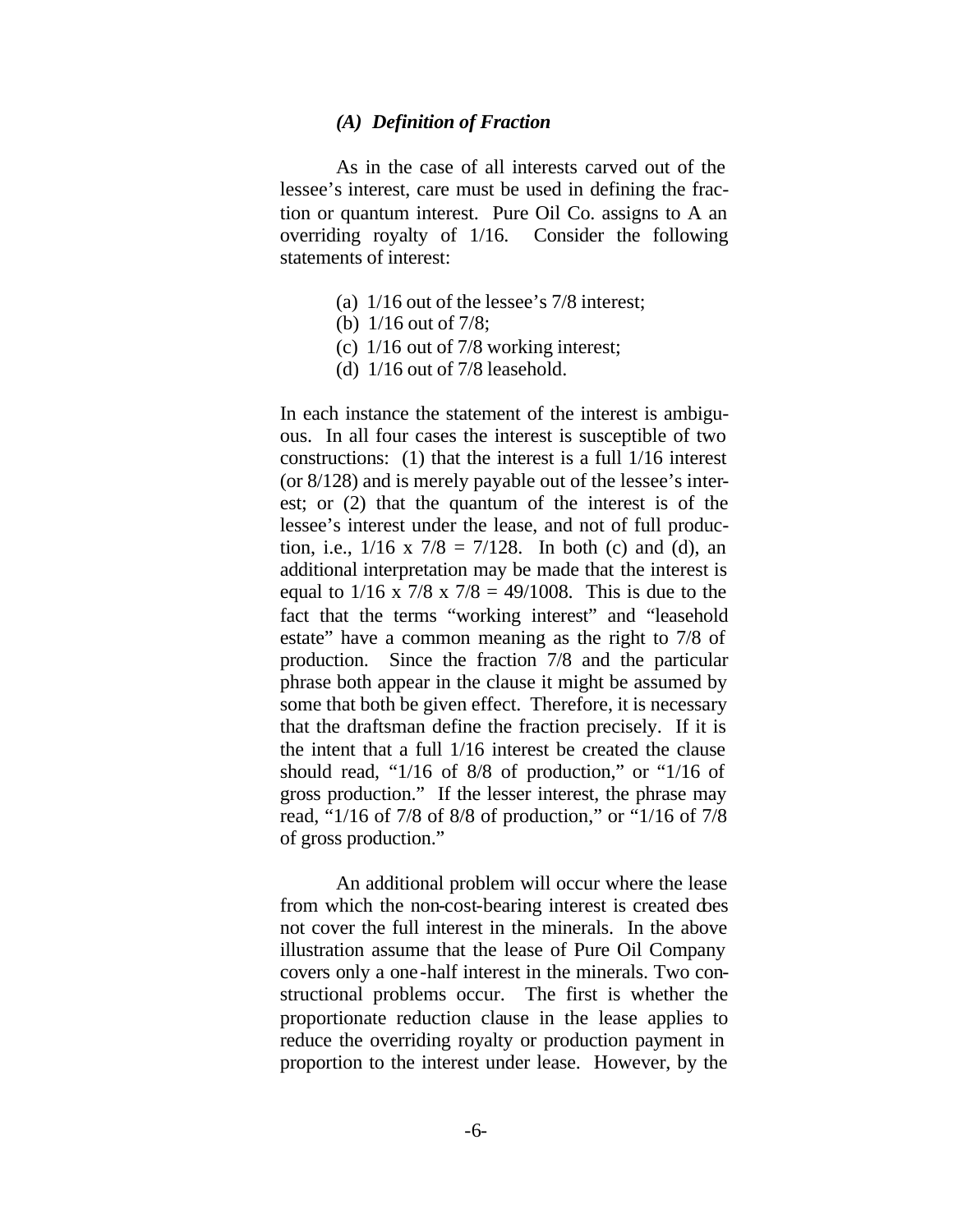lease terms the proportionate reduction clause applies only to interests created under the lease.

The second problem is just the converse of the first. Where the non-cost-bearing interest is created under the ½ interest lease of Pure above, will it be automatically reduced in amount, due to the drafting of the assignment? It is the normal practice to tie the non-costbearing interest to the lease from which it is created. In the above illustration Pure drafts the following clause:

> ". . . an overriding royalty of 1/16 of 7/8 of 8/8 of all of the oil, gas and other minerals *produced and saved under and by virtue of said lease*."

Query: As the lease covers only half of the minerals, does the non-cost-bearing interest refer only to the half mineral interest under the lease? Under some authority it would seem that the answer is yes, and that the overriding royalty interest created is only a 1/32.

To protect against either undesired result a clause should be inserted into the instrument providing that the non-cost-bearing interest will or will not be reduced, regardless of the interest under lease. Also a further provision may be inserted to deal with the effect of failure of title to the lease interest:

> "Although it is believed that the net mineral interest in the said lease owned by the Assignor amounts to not less than a 0.875000 working interest, if by reason of failure of title in whole or in part, or for any other reason, the net mineral leasehold interest actually acquired by Assignor in said lease should be less than the interests hereinbefore set forth, then the overriding royalty interest herein assigned to Assignee shall not be reduced in amount as hereinabove set forth."

Where it is desired that the overriding royalty be reduced the phrase may be changed to read, "then the overriding royalty interest herein assigned to Assignee shall bear its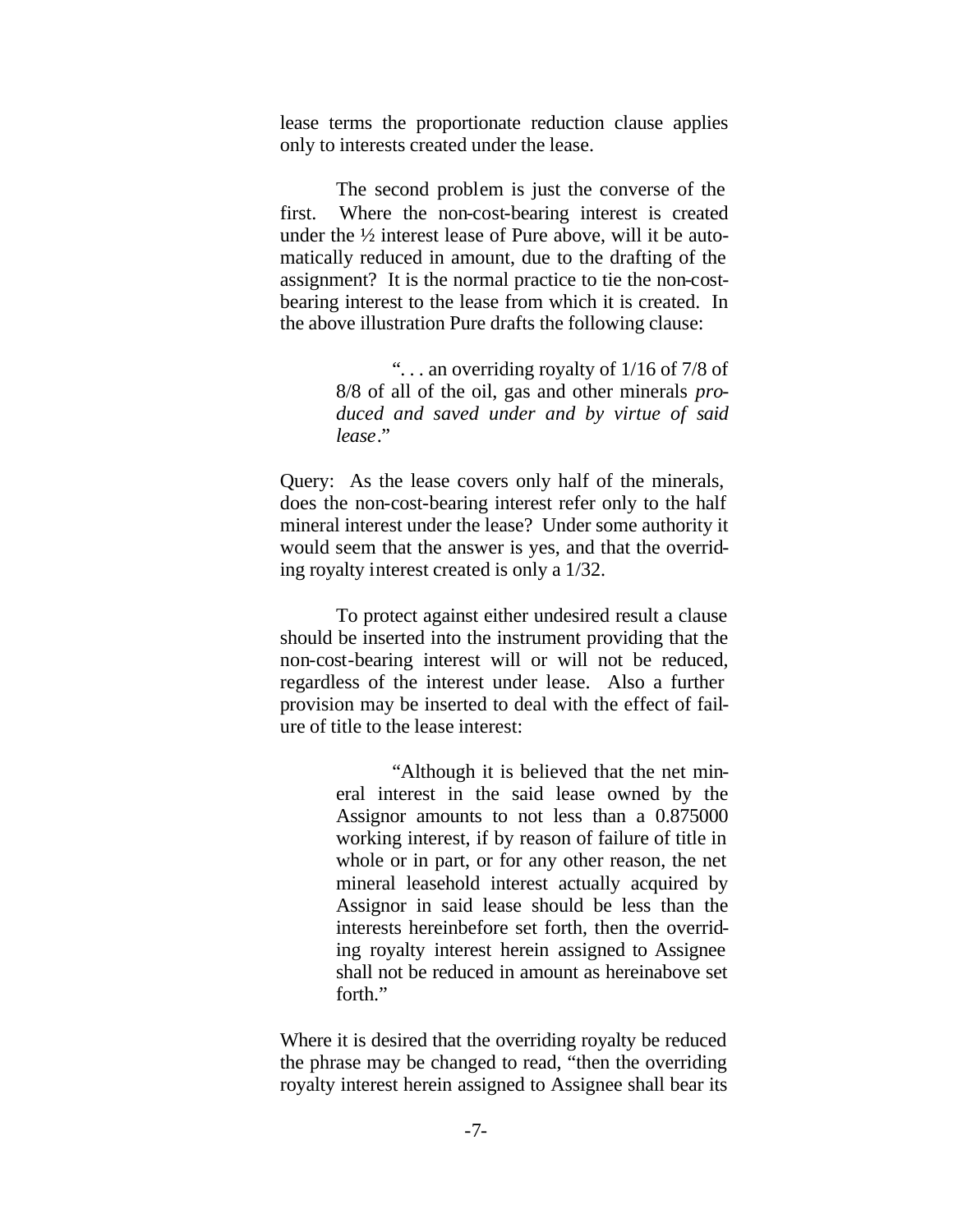proportionate part of such loss and shall be reduced proportionately." Where a partial interest lease is assigned and it is desired that the interest not be reduced due to title loss, recitations in the above clause should be changed appropriately. [Footnote omitted.]

Richard W. Hemingway, *Law of Oil and Gas*, § 9.9(A), at 635- 637 (3rd ed. 1991); *also see* 2 Howard R. Williams, Charles J. Meyers, *Oil and Gas Law*, §411.1(c) and (d), at 308-13 (*see*  esp. p. 312, "The assignment instrument may and should expressly provide for or against proportionate reduction.") (2002); 4 Howard R. Williams, Charles J. Meyers, *Oil and Gas Law*, § 686.2, at 432-457 (*see* esp. p. 447, "It would be preferable under such circumstances to treat the instrument as ambiguous and to admit parol evidence to assist the fact finder in resolving this ambiguity [where proportionate reduction clause is lacking].").

Relying on this authority, we hold that the district court correctly concluded that the reservations of the overriding royalty interests were ambiguous due to a lack of clarity and incompleteness of expression. Therefore, we need not directly respond to this argument. *Because the assignments did not make that point clear, they were ambiguous and it was necessary for the district court to consider extrinsic evidence, which properly included the opinions of experts in oil and gas law, in order to resolve the ambiguity which arose on the face of the assignments. The ambiguity was not structured by those opinions. They were merely used by the district court in resolving the pre-existing ambiguity.* This readily distinguishes this case from *Amoco Production v. EM Nominee Partnership*, 2 P.3d 534, 541 (Wyo. 2000) wherein we held:

> Nothing in the language of Article 11 of the Unit Agreement addresses the repayment of leasehold royalties previously paid. Its plain language is concerned only with the potential of retroactive adjustment of royalties for production that had occurred prior to the effective date of the revision of the participating area. Amoco's endeavor to invoke the testimony of experts with respect to industry custom and practice in applying this language inverts our rule with respect to extrinsic evidence. Instead of relying upon the extrinsic evidence to resolve an ambiguity, Amoco seeks to invoke the extrinsic evi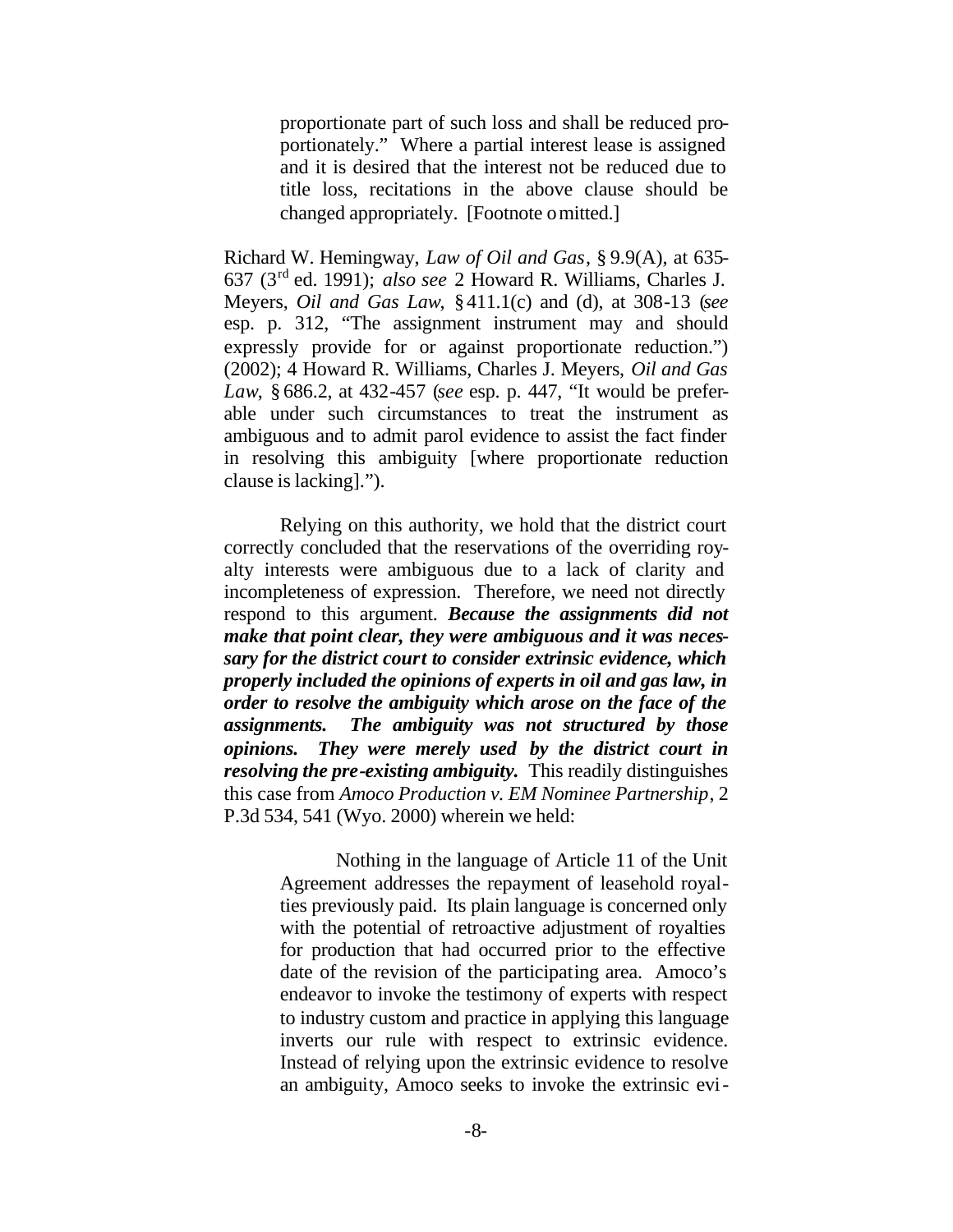dence to structure an ambiguity. This would amount to this Court writing a new contract for the parties, and we are foreclosed from that endeavor. *Union Pacific Resources Co.*, 882 P.2d at 220; *Prudential Preferred Properties*, 859 P.2d at 1271.

### *In the instant case the ambiguity is inherent in the assignments, and the extrinsic evidence is used only to assist the trial court in resolving the ambiguity.*

Accordingly, relying on this same analysis, it was appropriate for the district court in this case to conclude that the assignments were ambiguous and that the utilization of extrinsic evidence including expert testimony was necessary to interpret the intent of the parties when entering into the assignments.

[¶12] This court further addressed the same merger issue asserted by appellants in this case in *Wadi*, at  $\P$ 15 (emphasis added), stating:

> In this argument, Wadi asserts that Ultra and Questar promote a theory that the original assignments "imply" proportionate reduction, and that the silence of the 1978 agreement with respect to proportionate reduction also "implies" that proportionate reduction should apply. Relying in part on our decision in *EM Nominee*, Wadi contends that "silence" does not create ambiguity. Again, *EM Nominee* is distinguishable in this regard. *The authorities we have cited and relied upon emphasize that in an instance such as this, silence leaves open the question of proportionate reduction, whereas that line of reasoning was not applicable to the "silence" with which we were concerned in EM Nominee.* In addition, Wadi recites this passage from *40 North Corporation v. Morrell*, 964 P.2d 423, 426 (Wyo. 1998) to advance an argument that the relevant title documents "merged" so as to render them unambiguous:

> > 40 North accepted a warranty deed to the property in exchange for a promissory note and mortgage. While the executory contract for sale stated that the resulting mortgage would have a subordination clause, the final agreement did not include such a clause. At the time of delivery and acceptance of the deed, the executory contract for sale merged into the deed, mortgage and promissory note. 40 North can only assert breach of contract against the Morrells based upon the covenants in the deed, mortgage, and promissory note. Since there is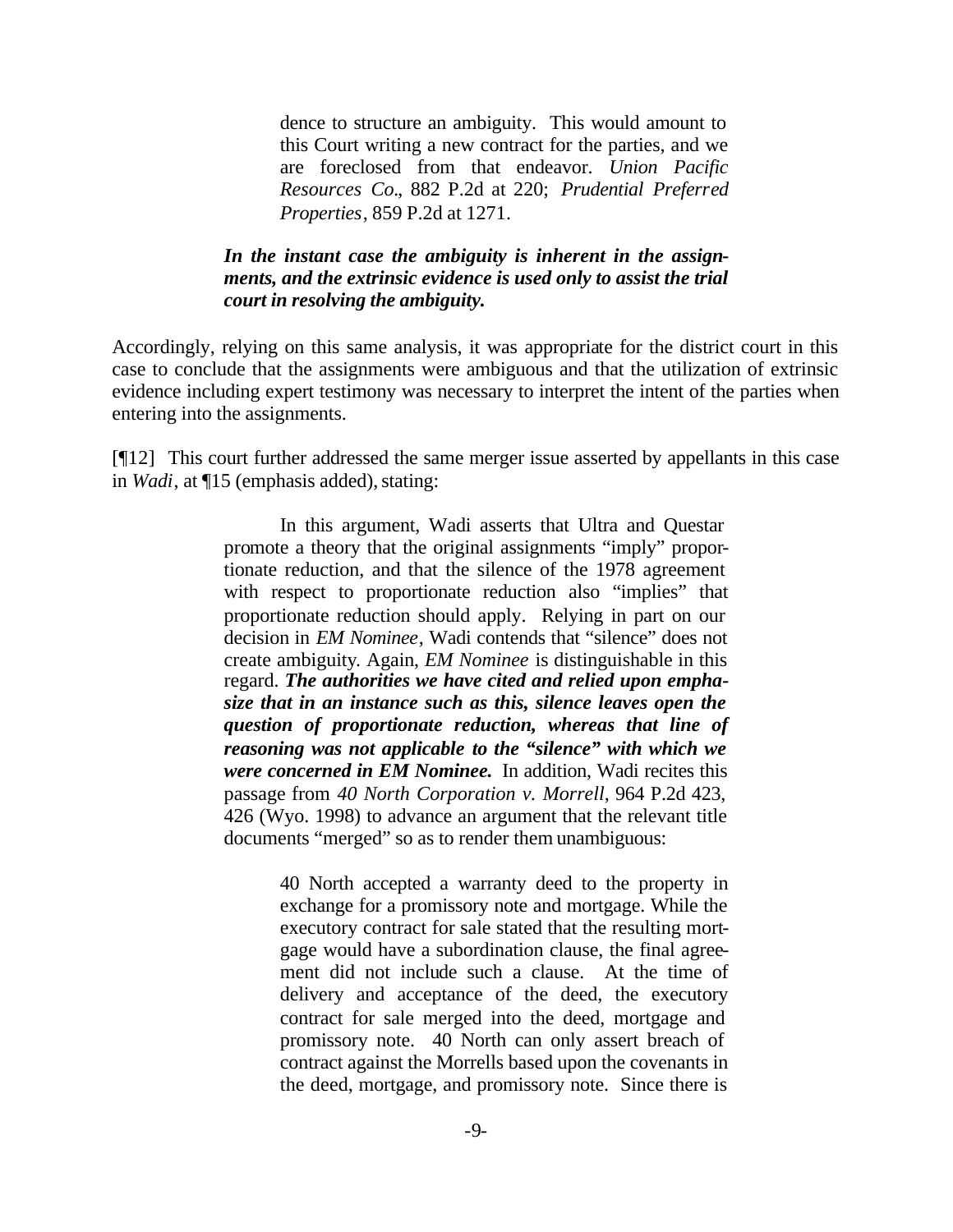no subordination clause in the mortgage, 40 North has no basis for asserting breach of contract.

### *Comparing the circumstances of the 40 North case to those of the instant case, we are simply unable to see the applicability of the "merger" theory propounded by Wadi.*

[¶13] Finally, the court in *Wadi*, ¶¶16-18 (emphasis added), addressed the utilization of other documents by the district court in rendering its ruling concerning the intent of the parties**:** 

> Wadi contends that the only documents that may be considered are the assignments themselves and the 1978 agreement. Wadi contends that the district court could not consider a March 15, 1984 Division Order, which indicated that Wadi's predecessors in interest, Hondo, owned a .625% ORRI. Wadi contends that use of a division order in such a fashion is prohibited by Wyo. Stat. Ann. § 30-5-305(a) (LexisNexis 2001):

### **§ 30-5-305. Collection; reporting and remittance of royalties.**

(a) Unless otherwise expressly provided for by specific language in an executed written agreement, "royalty", "overriding royalty", "other nonworking interests" and "working interests" shall be interpreted as defined in W.S. 30-5-304. A division order may not alter or amend the terms of an oil or gas lease or other contractual agreement. A division order that alters or amends the terms of an oil and gas lease or other contractual agreement is invalid to the extent of the alteration or amendment and the terms of the oil and gas lease or other contractual agreement shall take precedence.

### *The flaw in this argument is that the division order was not used to "alter or amend" the terms of the assignments but only to assist the trial court in resolving the inherent ambiguity in the assignments.*

Finally, Wadi maintains that there are many other documents which were created both before and after the creation of the division order that indicate Wadi's ORRI should be 3.125% and, therefore, there is no need to look at the division order. We have carefully reviewed those documents, and we are convinced